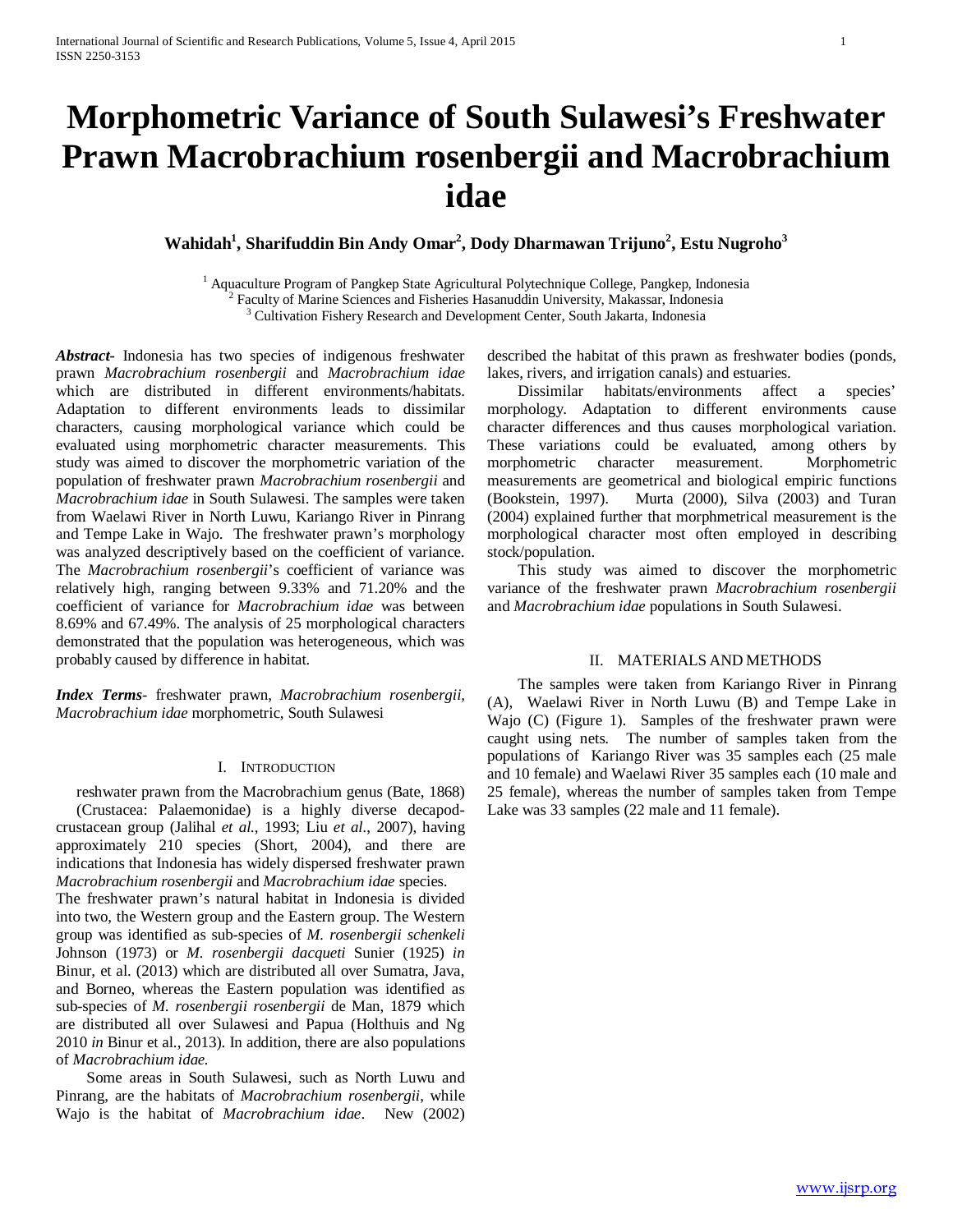

## **Figure 1: Sampling locations**

 The equipment used was digital calipers (0.01 mm accuracy). The summary and definition of morphometric characters measured can be seen in Table 1.

| <b>Character</b>  | <b>Definition of Character</b>                                                                                                                                                                                                                                                                                                                                                                                          |  |  |  |
|-------------------|-------------------------------------------------------------------------------------------------------------------------------------------------------------------------------------------------------------------------------------------------------------------------------------------------------------------------------------------------------------------------------------------------------------------------|--|--|--|
|                   |                                                                                                                                                                                                                                                                                                                                                                                                                         |  |  |  |
| Total body length | The distance between the tip of the rostrum and the tip of                                                                                                                                                                                                                                                                                                                                                              |  |  |  |
|                   | the telson, body straightened                                                                                                                                                                                                                                                                                                                                                                                           |  |  |  |
| Standard length   | The distance between the base of eye and the base of the                                                                                                                                                                                                                                                                                                                                                                |  |  |  |
|                   | uropode                                                                                                                                                                                                                                                                                                                                                                                                                 |  |  |  |
| Head length       | The distance between the tip of the rostrum and the base                                                                                                                                                                                                                                                                                                                                                                |  |  |  |
|                   | of the carapace                                                                                                                                                                                                                                                                                                                                                                                                         |  |  |  |
|                   | The distance between the tip of the rostrum and the                                                                                                                                                                                                                                                                                                                                                                     |  |  |  |
|                   | posterior border (the eye)                                                                                                                                                                                                                                                                                                                                                                                              |  |  |  |
|                   | The distance between the eye and the base of the                                                                                                                                                                                                                                                                                                                                                                        |  |  |  |
|                   | carapace                                                                                                                                                                                                                                                                                                                                                                                                                |  |  |  |
|                   | The widest part of the last rostral spine                                                                                                                                                                                                                                                                                                                                                                               |  |  |  |
|                   | The highest point between the top and the bottom of the                                                                                                                                                                                                                                                                                                                                                                 |  |  |  |
|                   | carapace                                                                                                                                                                                                                                                                                                                                                                                                                |  |  |  |
|                   | The distance between the first segment and the tip of the                                                                                                                                                                                                                                                                                                                                                               |  |  |  |
|                   | telson                                                                                                                                                                                                                                                                                                                                                                                                                  |  |  |  |
|                   | The distance between the first segment and the tip of the                                                                                                                                                                                                                                                                                                                                                               |  |  |  |
|                   | sixth segment                                                                                                                                                                                                                                                                                                                                                                                                           |  |  |  |
|                   | The widest point of the first segment                                                                                                                                                                                                                                                                                                                                                                                   |  |  |  |
|                   | The widest point of the second segment                                                                                                                                                                                                                                                                                                                                                                                  |  |  |  |
|                   |                                                                                                                                                                                                                                                                                                                                                                                                                         |  |  |  |
|                   | The widest point of the third segment                                                                                                                                                                                                                                                                                                                                                                                   |  |  |  |
|                   | The widest point of the fourth segment                                                                                                                                                                                                                                                                                                                                                                                  |  |  |  |
|                   |                                                                                                                                                                                                                                                                                                                                                                                                                         |  |  |  |
|                   | The widest point of the fifth segment                                                                                                                                                                                                                                                                                                                                                                                   |  |  |  |
|                   | The widest point of the sixth segment                                                                                                                                                                                                                                                                                                                                                                                   |  |  |  |
|                   |                                                                                                                                                                                                                                                                                                                                                                                                                         |  |  |  |
|                   | The distance between the carapace and the boundary                                                                                                                                                                                                                                                                                                                                                                      |  |  |  |
|                   | between the first and second segments                                                                                                                                                                                                                                                                                                                                                                                   |  |  |  |
|                   | Rostrum length<br>Carapace length<br>Carapace width<br>Carapace height<br>Total abdominal length<br>abdominal<br>Standard<br>length<br>Width of the first segment<br>$\sigma$ f<br>Width<br>the<br>second<br>segment<br>Width<br>of<br>the<br>third<br>segment<br>Width<br>fourth<br>of<br>the<br>segment<br>Width of the fifth segment<br>of<br>Width<br>the<br>sixth<br>segment<br>The length of the first<br>segment |  |  |  |

|  |  |  | Table 1. Symbols, characters and the definitions of freshwater prawn morphometric characters |
|--|--|--|----------------------------------------------------------------------------------------------|
|--|--|--|----------------------------------------------------------------------------------------------|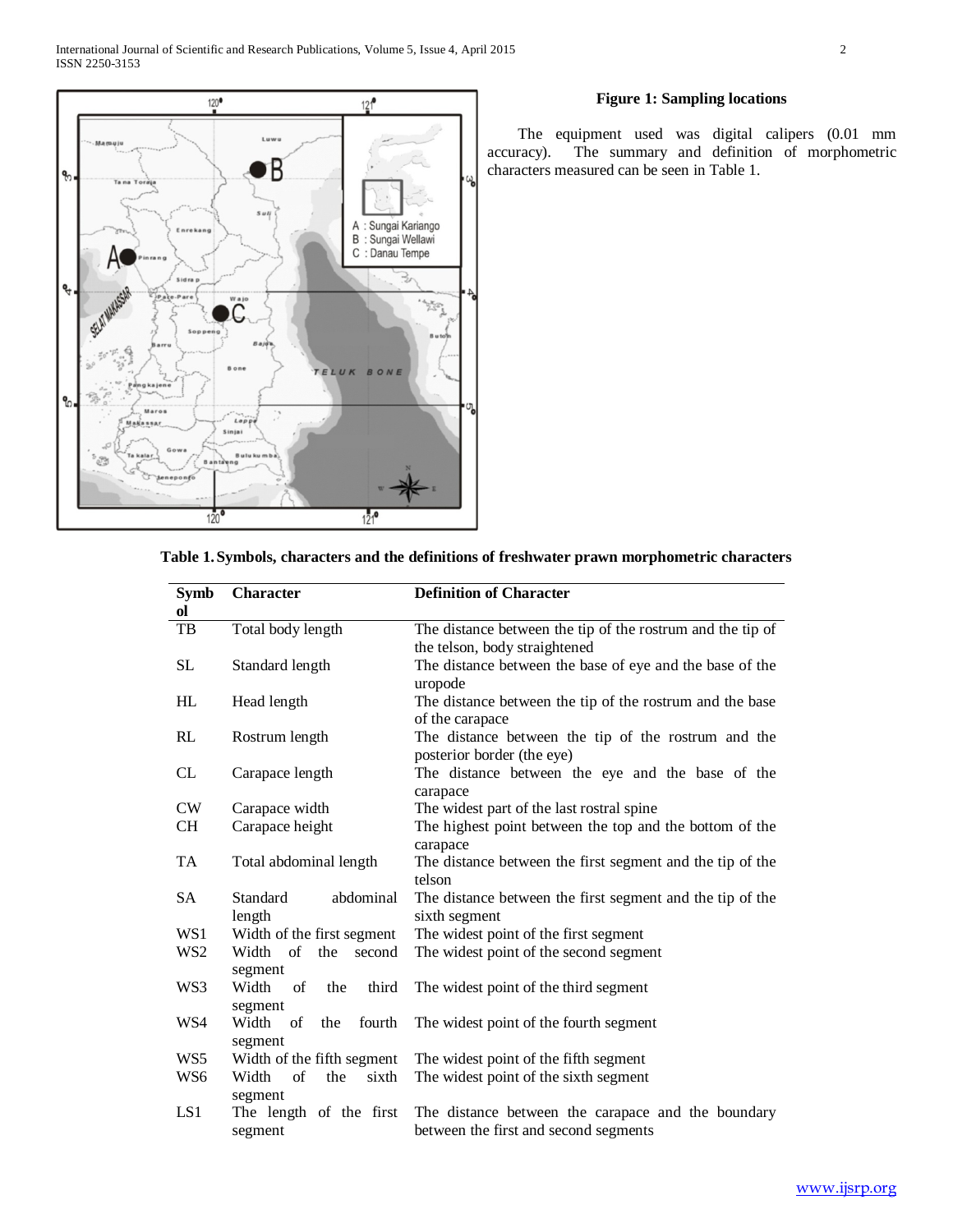| LS2  | The length of the second<br>segment           | The distance between the boundary of the first and<br>second segment and the boundary of the second and third<br>segments |
|------|-----------------------------------------------|---------------------------------------------------------------------------------------------------------------------------|
| LS3  | The length of the third<br>segment            | The distance between the boundary of the second and<br>third segment and the boundary of the third and fourth<br>segments |
| LS4  | The length of the fourth<br>segment           | The distance between the boundary of the third and<br>fourth segment and the boundary of the fourth and fifth<br>segments |
| LS5  | The length of the fifth<br>segment            | The distance between the boundary of the fourth and fifth<br>segment and the boundary of the fifth and sixth segments     |
| LS6  | The length of the sixth<br>segment            | The distance between the boundary of the fifth and sixth<br>segment and the telson                                        |
| CAA  | The circumference of the<br>anterior abdomen  | The distance (circumference of the boundary of the fifth<br>and sixth segments)                                           |
| CPA. | The circumference of the<br>posterior abdomen | The distance (circumference of the boundary of the<br>second and third segments)                                          |
| LT.  | The length of the telson                      | The distance between the base and the tip of the telson                                                                   |
| WТ   | The width of the telson                       | The widest point of the telson                                                                                            |

 The morphometric measurements were analyzed descriptively by calculating the coefficient of variance (cv) using the Excel 2007 program. In order to avoid the effect of dissimilar measurements, the values of the characters were standardized using the comparison between Carapace Length (PK) and Standard Body Length (PBT).

### III. RESULTS AND DISCUSSION

 The analysis results of the coefficient of variance (cv) of the morphometric characters were divided into two groups, male (Table 2) and female (Table 3).

**Table 2.Mean, standard deviation (sd), coefficient of variance (cv) and morphometric characters of the male freshwater prawn population of North Luwu, Pinrang and Wajo**

|                 | North Luwu |       |        | Pinrang |       |       | Wajo  |      |        |
|-----------------|------------|-------|--------|---------|-------|-------|-------|------|--------|
| Characte        | Mean       |       | cv     | Mean    |       | CV    | Mean  |      | CV     |
| r               | (mm)       | sd    | $(\%)$ | (mm)    | sd    | (% )  | (mm)  | sd   | $(\%)$ |
| TB              | 77.62      | 13.67 | 17.61  | 47.09   | 27.44 | 58.27 | 36.87 | 3.20 | 8.69   |
| <b>SL</b>       | 49.80      | 8.40  | 16.87  | 33.14   | 17.16 | 51.79 | 27.70 | 3.65 | 13.19  |
| HL              | 38.49      | 5.94  | 15.44  | 22.75   | 14.55 | 63.94 | 15.35 | 1.67 | 10.87  |
| RL              | 26.29      | 5.46  | 20.78  | 14.65   | 10.43 | 71.20 | 11.15 | 1.80 | 16.16  |
| CL              | 18.34      | 6.46  | 35.23  | 13.08   | 7.90  | 60.44 | 10.17 | 1.53 | 15.00  |
| <b>CW</b>       | 13.15      | 2.35  | 17.85  | 8.11    | 4.73  | 58.35 | 5.94  | 0.79 | 13.34  |
| <b>CH</b>       | 14.03      | 2.36  | 16.84  | 8.30    | 4.62  | 55.64 | 6.98  | 0.85 | 12.15  |
| <b>TA</b>       | 36.88      | 5.91  | 16.01  | 24.67   | 12.92 | 52.38 | 21.51 | 1.97 | 9.17   |
| <b>SA</b>       | 27.77      | 4.30  | 15.49  | 18.47   | 9.68  | 52.37 | 16.05 | 1.48 | 9.22   |
| WS1             | 10.23      | 1.67  | 16.32  | 6.44    | 4.07  | 63.15 | 4.77  | 0.52 | 10.93  |
| WS <sub>2</sub> | 9.69       | 1.62  | 16.69  | 6.61    | 3.95  | 59.78 | 5.06  | 1.67 | 32.89  |
| WS3             | 8.71       | 1.68  | 19.25  | 5.47    | 3.27  | 59.77 | 4.68  | 1.31 | 28.08  |
| WS4             | 7.47       | 1.21  | 16.24  | 4.49    | 2.80  | 62.37 | 3.63  | 0.53 | 14.58  |
| WS5             | 6.03       | 1.15  | 19.03  | 3.71    | 2.21  | 59.45 | 3.36  | 1.05 | 31.10  |
| WS <sub>6</sub> | 5.46       | 0.99  | 18.15  | 3.38    | 2.06  | 60.84 | 2.82  | 0.55 | 19.58  |
| LS1             | 3.50       | 0.96  | 27.45  | 2.63    | 1.59  | 60.65 | 2.51  | 0.71 | 28.09  |
| LS <sub>2</sub> | 5.83       | 0.85  | 14.55  | 3.76    | 1.99  | 52.78 | 3.83  | 0.90 | 23.62  |
| LS3             | 6.17       | 1.00  | 16.24  | 4.48    | 2.15  | 48.03 | 3.89  | 0.60 | 15.45  |
| LS4             | 4.07       | 0.83  | 20.39  | 3.10    | 1.34  | 43.29 | 3.04  | 0.50 | 16.58  |
| LS5             | 3.08       | 0.67  | 21.69  | 2.25    | 1.18  | 52.36 | 2.35  | 0.42 | 17.89  |
| LS6             | 5.45       | 0.80  | 14.75  | 3.84    | 1.91  | 49.63 | 3.77  | 0.41 | 10.78  |
| <b>CAA</b>      | 25.99      | 4.03  | 15.52  | 15.65   | 10.54 | 67.34 | 10.99 | 2.02 | 18.40  |
| <b>CPA</b>      | 14.06      | 2.39  | 17.01  | 8.97    | 5.92  | 66.00 | 6.22  | 0.86 | 13.75  |
| <b>LT</b>       | 8.67       | 1.36  | 15.73  | 6.22    | 3.36  | 54.09 | 5.30  | 0.82 | 15.51  |
| <b>WT</b>       | 3.33       | 0.75  | 22.67  | 2.15    | 1.28  | 59.27 | 1.78  | 0.38 | 21.13  |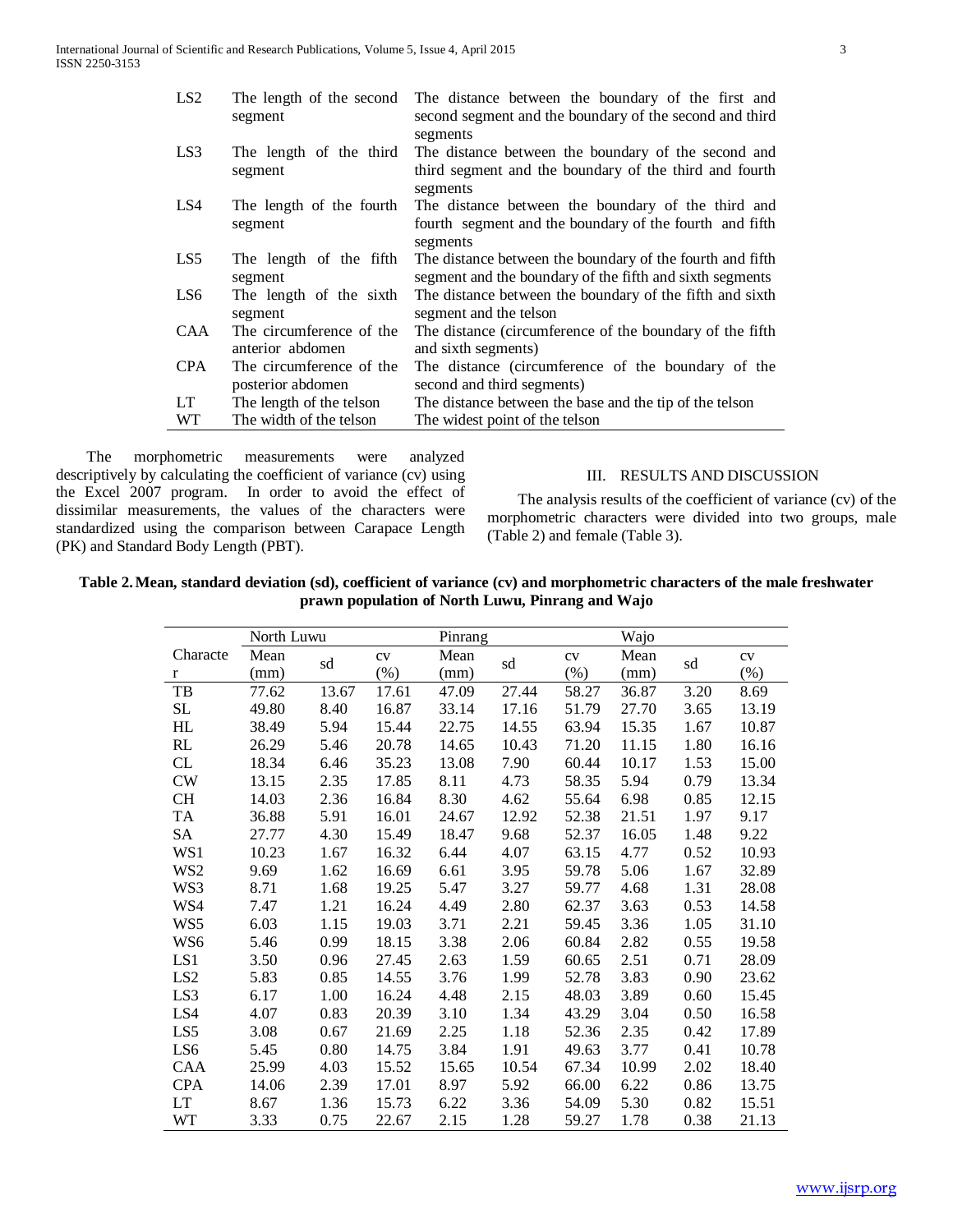|                 | North Luwu |      |         | Pinrang |       |         | Wajo  |      |         |
|-----------------|------------|------|---------|---------|-------|---------|-------|------|---------|
| Character       | Mean       |      | CV      | Mean    |       | CV      | Mean  | sd   | CV      |
|                 | (mm)       | sd   | $(\% )$ | (mm)    | sd    | $(\% )$ | (mm)  |      | $(\% )$ |
| TB              | 70.45      | 8.46 | 12.01   | 50.49   | 19.06 | 37.74   | 40.67 | 8.43 | 20.72   |
| SL              | 46.80      | 4.37 | 9.33    | 33.64   | 11.96 | 35.55   | 32.27 | 6.92 | 21.43   |
| HL              | 34.45      | 4.55 | 13.22   | 24.20   | 9.85  | 40.70   | 19.96 | 4.43 | 22.19   |
| RL              | 24.97      | 4.38 | 17.54   | 17.60   | 7.92  | 44.97   | 12.49 | 5.04 | 40.31   |
| CL              | 18.27      | 3.20 | 17.53   | 13.16   | 6.55  | 49.72   | 10.13 | 2.44 | 24.07   |
| $\text{CW}$     | 10.84      | 1.52 | 13.98   | 8.20    | 2.99  | 36.42   | 6.36  | 1.46 | 22.99   |
| СH              | 11.52      | 1.64 | 14.25   | 8.43    | 3.08  | 36.47   | 6.57  | 1.69 | 25.69   |
| TA              | 35.58      | 4.52 | 12.70   | 26.33   | 9.15  | 34.74   | 20.35 | 3.90 | 19.18   |
| SA              | 27.11      | 3.76 | 13.87   | 20.06   | 7.03  | 35.04   | 15.29 | 2.84 | 18.57   |
| WS1             | 9.72       | 1.24 | 12.78   | 6.98    | 2.47  | 35.40   | 5.47  | 1.37 | 25.13   |
| WS2             | 9.43       | 1.45 | 15.43   | 6.91    | 2.29  | 33.16   | 5.08  | 1.12 | 22.04   |
| WS3             | 8.16       | 1.29 | 15.82   | 6.44    | 2.71  | 42.06   | 4.83  | 1.32 | 27.24   |
| WS4             | 6.84       | 1.06 | 15.51   | 5.43    | 1.95  | 35.95   | 4.10  | 1.05 | 25.59   |
| WS5             | 5.61       | 0.84 | 15.03   | 4.22    | 1.51  | 35.86   | 3.53  | 0.76 | 21.47   |
| WS6             | 4.87       | 0.88 | 18.04   | 3.51    | 1.07  | 30.46   | 2.77  | 0.87 | 31.43   |
| LS1             | 3.64       | 0.98 | 27.00   | 2.55    | 1.20  | 47.08   | 1.70  | 0.32 | 18.97   |
| LS <sub>2</sub> | 6.01       | 1.23 | 20.40   | 4.37    | 1.40  | 31.92   | 2.88  | 0.82 | 28.50   |
| LS3             | 5.98       | 0.93 | 15.52   | 4.44    | 1.45  | 32.76   | 3.45  | 0.82 | 23.68   |
| LS4             | 4.64       | 0.77 | 16.68   | 3.42    | 1.13  | 33.09   | 2.42  | 0.48 | 19.86   |
| LS5             | 3.19       | 0.65 | 20.36   | 2.39    | 0.84  | 35.03   | 1.82  | 0.40 | 21.91   |
| LS6             | 5.24       | 0.90 | 17.15   | 3.92    | 1.34  | 34.28   | 3.03  | 0.64 | 21.18   |
| <b>CAA</b>      | 23.95      | 5.29 | 22.07   | 19.49   | 8.19  | 42.02   | 8.85  | 5.97 | 67.49   |
| <b>CPA</b>      | 12.33      | 2.79 | 22.62   | 10.16   | 3.83  | 37.71   | 5.84  | 3.49 | 59.67   |
| LT              | 8.64       | 1.35 | 15.60   | 6.13    | 2.25  | 36.68   | 5.03  | 1.00 | 19.83   |
| WT              | 3.51       | 1.37 | 39.01   | 2.41    | 1.06  | 44.05   | 1.96  | 1.05 | 53.55   |

| Table 3. Mean, standard deviation (sd), coefficient of variance (cv) and morphometric characters of the female freshwater |
|---------------------------------------------------------------------------------------------------------------------------|
| prawn population of North Luwu, Pinrang and Wajo                                                                          |

 The coefficient of variance describes the variation of morphometric characters of the population evaluated. The coefficient of variance for the male *Macrobrachium rosenbergii* population in North Luwu was between 14.55% and 35.23%, in Pinrang between 43.29% and 71.20% and for the *Macrobrachium idae* population in Wajo between 8.69% and 32.89%, whereas for the female *Macrobrachium rosenbergii* population in North Luwu it was between 9.33% and 39.01%, in Pinrang between 30.46% and 49.72% and for the *Macrobrachium idae* population in Wajo it was between 18.57% and 67.49%. The range of the coefficient of variance in male *Macrobrachium rosenbergii* was wider than that of the females, while the coefficient of variance for the female *Macrobrachium idae* was higher than that of the males. This condition demonstrates that the morphology of male *Macrobrachium rosenbergii* is more heterogeneous than that of the females. On the other hand, for *Macrobrachium idae,* the female population's morphology was more heterogeneous than that of the male population.

 The lowest coefficient of variance was found in the TB character (the distance between the tip of the rostrum and the tip of the telson, body straightened) of the male *Macrobrachium idae* population in Wajo male and the RL character (the distance between the tip of the rostrum and the posterior border (the eye)) of the male *Macrobrachium rosenbergii* population in Pinrang. The phenotypic characters in the freshwater prawn *Macrobrachium rosenbergii* and *Macrobrachium idae* based on

their coefficient of variance demonstrated a higher and wider ranging value than that of *Macrobrachium vollenhovenii* Herklots at a range of 1.93% to 19.83% (Konan, *et al*., 2010) and *Macrobranchium lar* (Fabricus, 1798) which has a range of 9.46% to 20.48% (Sethi *et al*., 2013). It is postulated that the high variance is because that the freshwater prawn evaluated were in their natural habitats, or in other words they were not cultivated populations (domesticated populations). The cultivation process could decrease genetic variation in the subsequent generations because the individuals are under strict selection, reducing the number of breeders included in the reproducing population.

 The high range of coefficient of variance in the three populations indicated the yang morphometric characters tended to be heterogeneous; therefore the values also explained that the freshwater prawn populations evaluated had high heritability. Heritability is the ratio between additive and phenotypic variance. The importance of heritability is that it is predictive in the subsequent generations, thus it could be used as breeding value.

## IV. CONCLUSION

 It could be concluded based on the results of this study that the three populations of freshwater prawn in South Sulawesi have a high coefficient of variance due to the differences in their natural habitats and that this could increase the breeding value.